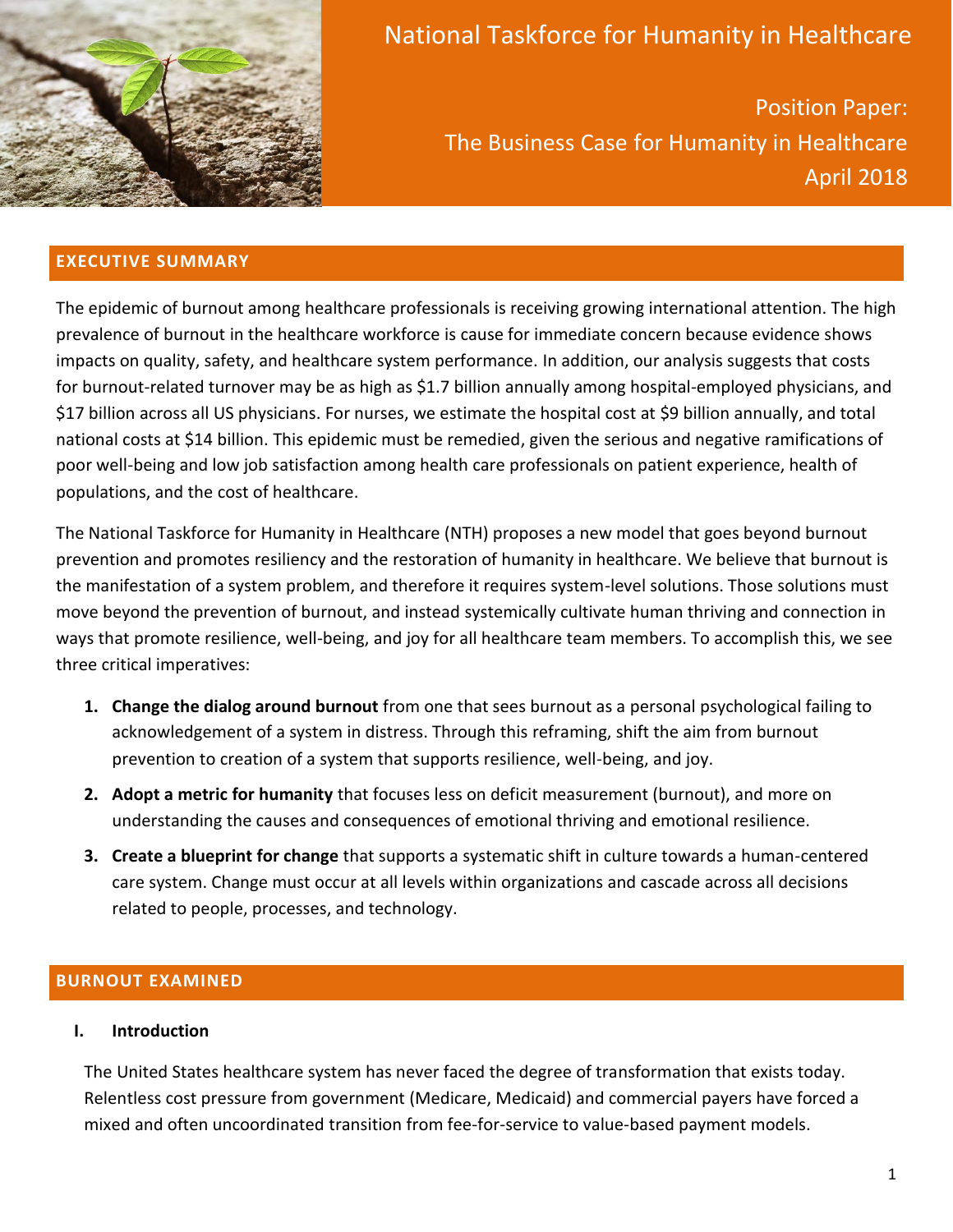Government incentives have spurred mass adoption of electronic health records (EHRs) over the shortest time period ever witnessed for digitizing a large, complex industry. And regulatory requirements change frequently, commonly piling new regulations on top of old without rationalizing or sunsetting outdated requirements.

While much work has therefore focused on care quality, outcomes, and cost containment, it's the caregivers on the front lines of this industry-wide transformation who face the most Herculean task: maintaining their own well-being and capacity for compassion and excellence in the face of increasing and often contradictory professional demands. As committed, highly skilled healthcare professionals face untenable demands, burnout and compassion fatigue are a crisis affecting every stakeholder, from patients and families to doctors, nurses, and other care team members.

Physicians, nurses, and all healthcare team members need a new kind of professionally-led empowerment that prioritizes care team well-being and gives them a stronger hand in determining the "how?" and "why?" of healthcare delivery excellence. Similar to the way patients were encouraged to take a proactive role in their own care over the last 20 years, this well-being movement will elevate a critical voice to ensure that healthcare system transformation serves all – patients, families, and the dedicated professionals who devote their lives to healing. And, this needs to happen soon – too much is at stake.

## **II. Prevalence of Burnout**

Burnout is nearly twice as prevalent among physicians as US workers in other fields after controlling for work hours and other factors. Between 2011 and 2014, the prevalence of burnout increased by nine percent among physicians while remaining stable among other US workers.<sup>1</sup> And the problem is not isolated to physician members of the healthcare workforce. The statistics are staggering:

- More than 50 percent of U.S. physicians report significant symptoms of burnout, a syndrome characterized by a high degree of emotional exhaustion and depersonalization (i.e., cynicism), and a low sense of personal accomplishment at work.<sup>2</sup>
- As many as 400 physicians die by suicide each year in the US, a rate of more than twice that of the general population.<sup>3</sup>
- Twenty-four percent of ICU nurses tested positive for symptoms of post-traumatic stress disorder.<sup>4</sup>
- Twenty-six percent of emergency nurses are burned out.<sup>5</sup>

<sup>&</sup>lt;sup>1</sup> Dyrbye, L. N., Shanafelt, T. D., Sinsky, C. A., Cipriano, P. F., Bhatt, J., Ommaya, A., . . . Meyers, D. (2017, July 5). Burnout among health care professionals: A call to explore and address this underrecognized threat to safe, high-quality care. *National Academy of Medicine*. Retrieved from https://nam.edu/burnout-among-health-care-professionals-a-call-to-explore-and-address-thisunderrecognized-threat-to-safe-high-quality-care/

<sup>&</sup>lt;sup>2</sup> Shanafelt, T. D., Hasan, O., Dyrbye, L. N., Sinsky, C., Satele, D., Sloan, J., & West, C. P. (2015, December). Changes in burnout and satisfaction with work-life balance in physicians and the general US working population between 2011 and 2014. In *Mayo Clinic Proceedings* (Vol. 90, No. 12, pp. 1600-1613). Elsevier.

<sup>3</sup> Andrew, L. B., & Brenner, B. E. (2015). Physician suicide. *Medscape Drugs & Diseases*.

<sup>4</sup> Mealer, M. L., Shelton, A., Berg, B., Rothbaum, B., & Moss, M. (2007). Increased prevalence of post-traumatic stress disorder symptoms in critical care nurses. *American Journal of Respiratory and Critical Care Medicine*, *175*(7), 693-697.

<sup>&</sup>lt;sup>5</sup> Adriaenssens, J., De Gucht, V., & Maes, S. (2015). Determinants and prevalence of burnout in emergency nurses: A systematic review of 25 years of research. *International journal of nursing studies*, *52*(2), 649-661.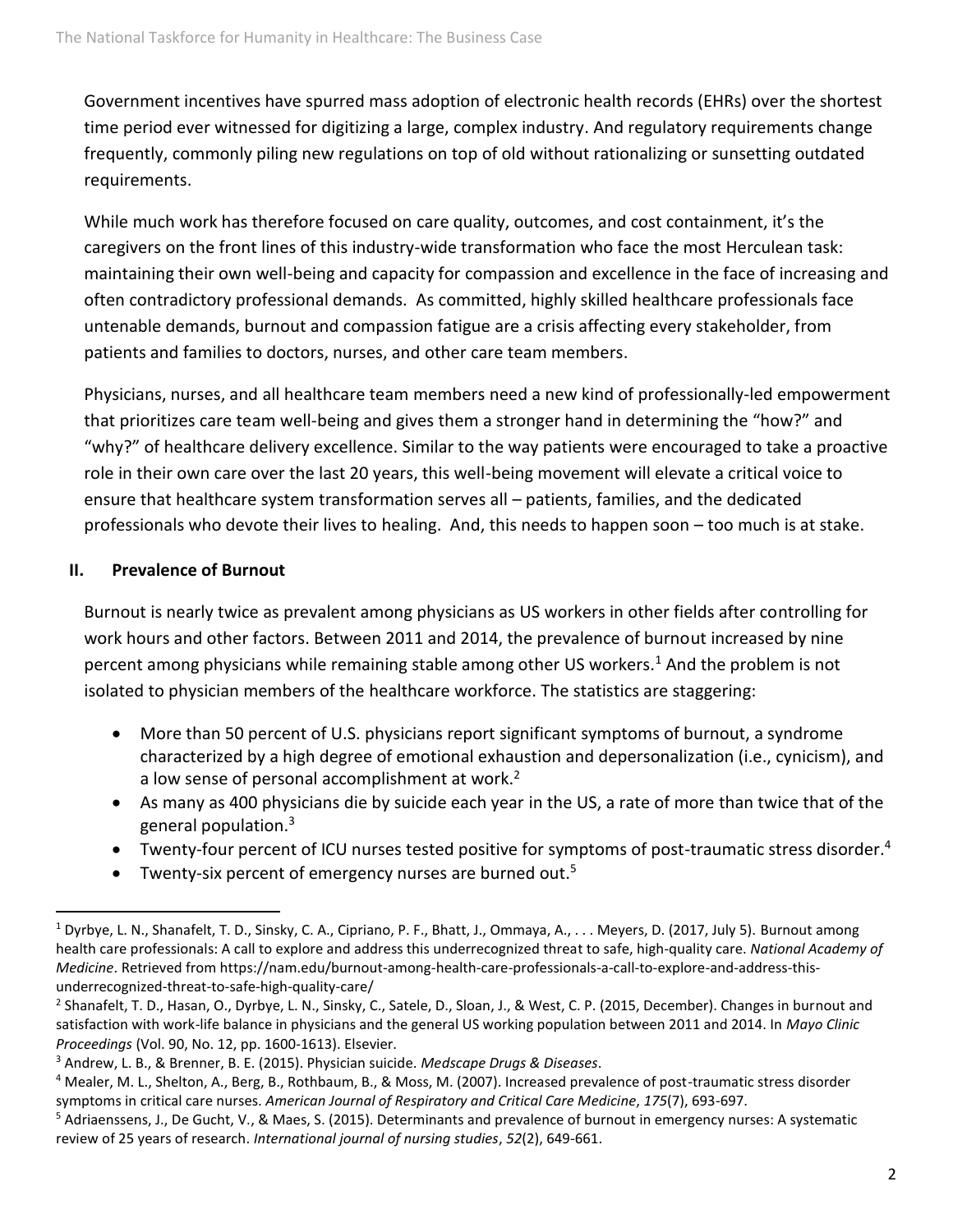- Thirty-to-thirty-five percent of oncology nurses experience burnout.  $6$
- Thirty-three percent of new registered nurses seek another job within a year, according to another 2013 report.

Nurses, who are the healthcare team members on the front-lines and interact most frequently with patients and who often advise patients, friends, and families about how to obtain and maintain a healthy lifestyle, consistently score lower on an assortment of health metrics as compared to the general population.<sup>7</sup> Compassion fatigue has also been associated with impacts on work quality and nursing retention and turnover. Studies have associated higher levels of compassion fatigue and burnout with lower patient satisfaction, increased incidence of sharps injuries, higher rates of hospital-acquired infections, decreased nurse productivity, and increased nurse turnover.<sup>8</sup>

## **III. Drivers of Burnout**

Increasing price competition, narrowing of insurance networks, and a greater proportion of patients with governmental insurance have resulted in declining reimbursement for care providers.<sup>9</sup> In parallel, requirements for "meaningful use" of electronic health records have demanded large capital expenditures and produced a dramatic increase in the clerical burden for physicians, nurses, and other clinical staff.<sup>10</sup> These financial challenges have, by and large, been addressed by increasing productivity expectations for physicians and nurses (i.e., caring for more patients with the same amount of time/resources), broader efforts to improve efficiency, and significant expense reductions to decrease the cost of care delivery (doing more with less). $11$ 

The spike in reported burnout among both physicians and nurses is correlated with a loss of control over work, increased performance measurement (quality, cost, and patient experience), the increasing complexity of medical care, the implementation of electronic health records (EHRs), and profound, systemic inefficiencies in the practice environment, all of which have altered workflows and patient and healthcare team interactions. As meaningful connections with patients, families, and colleagues have become constrained, there has been a simultaneous loss of the deep sense of purpose historically interwoven in healthcare careers. The result is that many previously well-adjusted and engaged physicians

<sup>6</sup> Gómez‐Urquiza, J. L., Ortega‐Campos, E. M., Cañadas, G. R., Albendín‐García, L., la Fuente‐Solana, D., & Emilia, I. (2018). Prevalence of burnout syndrome in oncology nursing: a meta‐analytic study. *Psycho‐Oncology*.

<sup>7</sup> Hooper, V. D. (2017). Working Toward a Healthier You: Recognizing Compassion Fatigue. *Journal of PeriAnesthesia Nursing*, *32*(3), 165-166.

<sup>8</sup> Smart, D., English, A., James, J., Wilson, M., Daratha, K. B., Childers, B., & Magera, C. (2014). Compassion fatigue and satisfaction: A cross‐sectional survey among US healthcare workers. *Nursing & health sciences*, *16*(1), 3-10.

<sup>&</sup>lt;sup>9</sup> Bannow, T. (2017, December 4). Low reimbursement, high expenses contribute to poor 2018 not-for-profit healthcare outlook. *Modern Healthcare*. Retrieved from http://www.modernhealthcare.com/article/20171204/NEWS/171209962

<sup>&</sup>lt;sup>10</sup> Sinsky, C., Colligan, L., Li, L., Prgomet, M., Reynolds, S., Goeders, L., ... & Blike, G. (2016). Allocation of physician time in ambulatory practice: a time and motion study in 4 specialties. *Annals of Internal Medicine*, *165*(11), 753-760.

<sup>&</sup>lt;sup>11</sup> Shanafelt, T. D., & Noseworthy, J. H. (2017, January). Executive leadership and physician well-being: nine organizational strategies to promote engagement and reduce burnout. In *Mayo Clinic Proceedings* (Vol. 92, No. 1, pp. 129-146). Elsevier.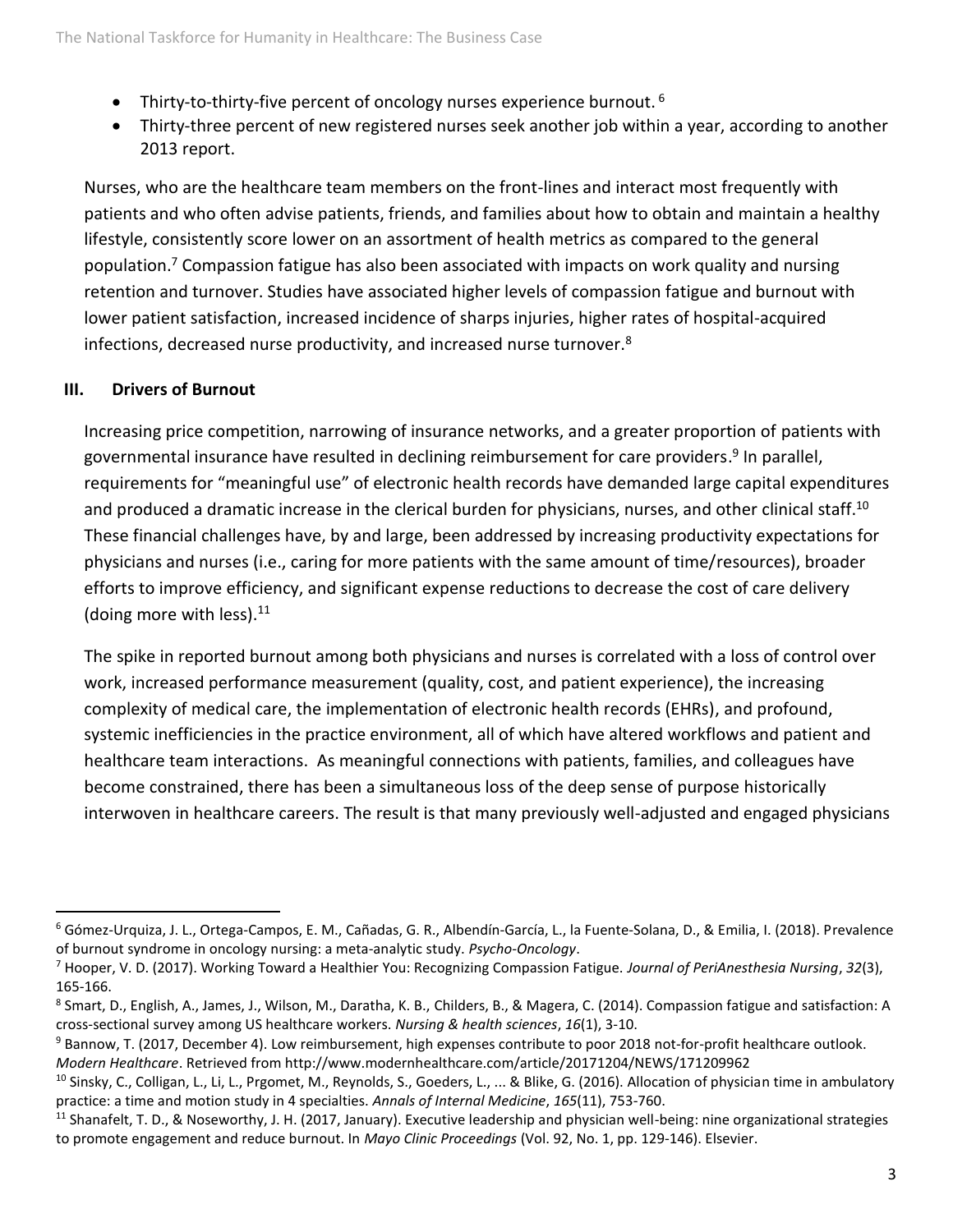have been stressed to the point of burnout, prompting them to retire early, reduce the time they devote to clinical work, or leave the profession altogether.<sup>12</sup>

#### **IV. The Human Costs**

Clinician burnout can have serious, wide-ranging consequences, from reduced job performance and high turnover rates to—in the most extreme cases—fatal medical errors or clinician suicide.<sup>13</sup> Research over the last decade shows that symptoms of burnout among healthcare professionals are widespread, greater than among other workers and industries – and rising.<sup>14</sup> Burnout manifests itself in every life realm, from the physical (exhaustion, impaired concentration, an increased risk for substance abuse) to the emotional (irritability, feeling overwhelmed) to the spiritual (no room for stillness, lack of life balance).<sup>15</sup>

Providers whose patients have experienced adverse and/or traumatic events may also experience negative effects on their own physical and psychological well-being. Chronic emotional stress, often termed secondary traumatic stress or compassion fatigue (CF), is defined as emotional, physical, and spiritual depletion related to secondary exposure to trauma and the overwhelming daily needs of victims of direct trauma. Common among all health care providers, especially nurses, CF results from the indirect countertransference of the trauma/stress experienced by patients onto their care providers.

#### **V. Financial Impact**

The burnout-associated issues described above produce a direct financial impact in terms of lost productivity, direct costs associated with error and infection, and indirect costs stemming from substandard care. While very real, it is difficult to pinpoint the exact percentage of these costs that can be attributed to burnout.

#### **Turnover costs**

What can be reasonably estimated is turnover and reduced productivity costs for both physicians and nurses that result from burnout and dissatisfaction. Prospective longitudinal studies from the Mayo Clinic demonstrate that for every 1-point increase in burnout score, there is a corresponding 43 percent increase in the likelihood a physician will reduce clinical effort in the following 24 months.  $^{16}$ 

https://www.healthaffairs.org/do/10.1377/hblog20170328.059397/full/

 $12$  Noseworthy, J., Madara, J., Cosgrove, D., Edgeworth, E., Ellison, E., Krevans, S.,  $\dots$  Harrison, D. (2017). Physician burnout is a public health crisis: a message to our fellow health care CEOs. *Health Affairs Blog*. Retrieved from

<sup>13</sup> National Academy of Medicine. (2017). *Action collaborative on clinician well-being and resilience*. Retrieved from https://nam.edu/initiatives/clinician-resilience-and-well-being/

<sup>&</sup>lt;sup>14</sup> Shanafelt, T. D., Hasan, O., Dyrbye, L. N., Sinsky, C., Satele, D., Sloan, J., & West, C. P. (2015, December). Changes in burnout and satisfaction with work-life balance in physicians and the general US working population between 2011 and 2014. In *Mayo Clinic Proceedings* (Vol. 90, No. 12, pp. 1600-1613). Elsevier.

<sup>15</sup> Hooper, V. D. (2017). Working Toward a Healthier You: Recognizing Compassion Fatigue. *Journal of PeriAnesthesia Nursing*, *32*(3), 165-166.

<sup>&</sup>lt;sup>16</sup> Noseworthy, J., Madara, J., Cosgrove, D., Edgeworth, E., Ellison, E., Krevans, S., . . . Harrison, D. (2017). Physician burnout is a public health crisis: a message to our fellow health care CEOs. *Health Affairs Blog*. Retrieved from https://www.healthaffairs.org/do/10.1377/hblog20170328.059397/full/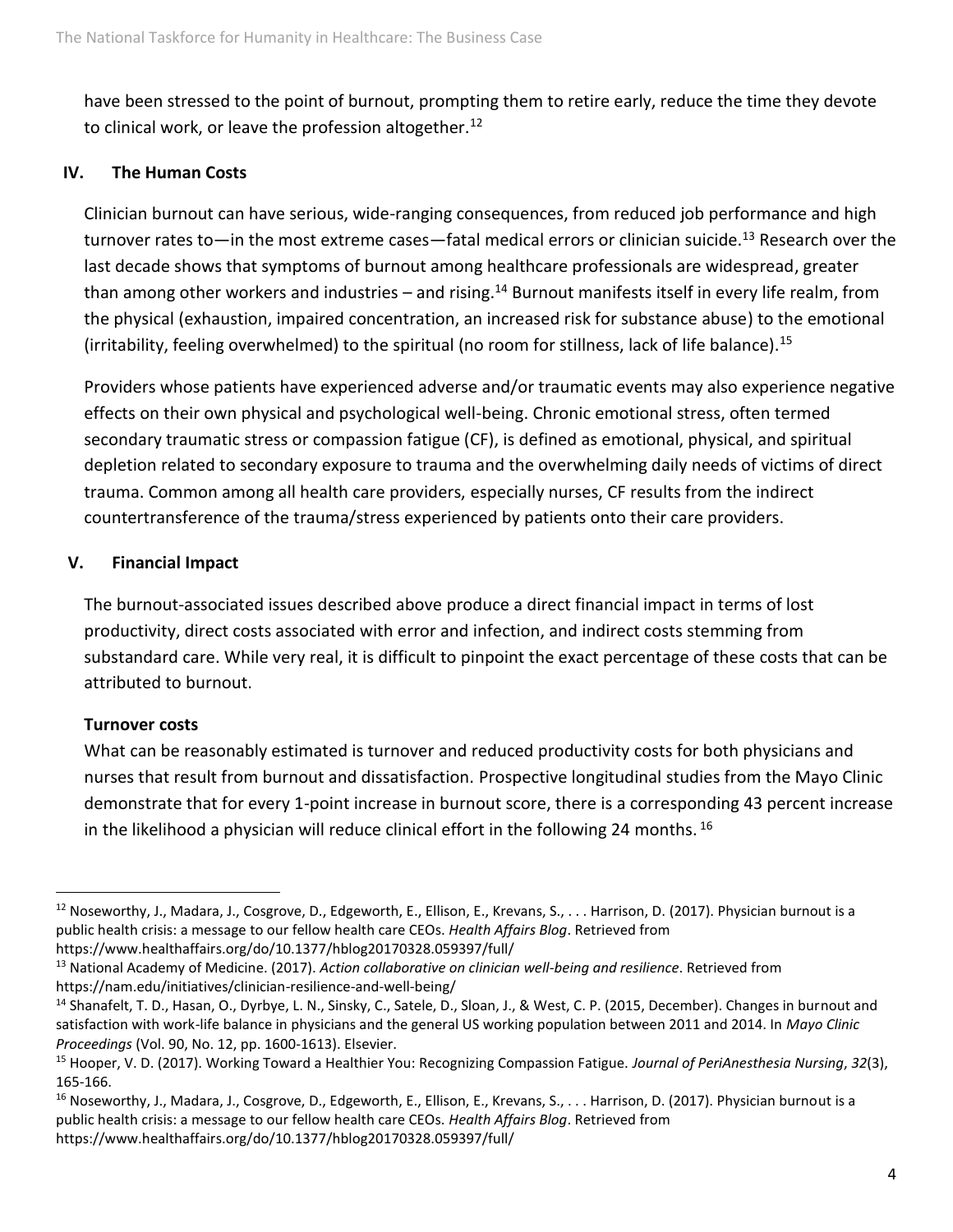The costs of replacing a physician (recruitment, onboarding, and lost patient care revenue) are estimated to be 2 to 3 times that physician's annual salary.  $17$  One study showed that lost revenue for replacing one full-time equivalent (FTE) physician totals \$990,000 for a year-long vacancy, plus recruitment costs of \$93,000 and annual start-up costs of \$211,063. That means replacing one departing physician and onboarding one new physician will cost the organization more than \$1 million.<sup>18</sup>

An analysis performed at Stanford Medicine citing the statistic that burned out physicians are more than twice as likely to leave their current employer than their non-burned out counterparts, estimated that 58 physicians were likely to leave Stanford over the coming two years if nothing is done to stem the tide of burnout.<sup>19</sup> Calculations of replacement costs based on specialty and tenure pegged the replacement cost for those physicians at a \$15.5 million to \$55.5 million.<sup>20</sup>

Using these turnover rates and industry data on the replacement costs and lost revenues for the 70,573 hospital-employed physicians in the US, we arrive at a system cost of \$1.3 billion, and an additional lost revenue of \$2.1 billion for a 6-month vacancy (see Figure 1). Extended across all 954,000 US physicians, those numbers jump to \$17 billion in costs and \$28 billion in lost revenue.

Nursing turnover costs are comparable, collectively, to physician costs, with a study reporting a national hospital turnover rate of 16.4% for hospital-employed nurses. Indeed, the average US hospital has turned over 82% of its nursing workforce since 2012.<sup>21</sup> Average turnover costs are estimated to range from 1.2 to 1.3 times nurses' salaries.<sup>22</sup> If we assume similar turnover rates among nurses as a result of burnout as among physicians (an 11 percentage point differential), and take into account that the number of nurses employed in US hospitals is more than 1,748,000 (not counting nurse anesthetists, nurse midwives, and nurse practitioners)<sup>23</sup>, turnover costs for US hospital-based nurses approaches \$9 billion (see Figure 2). Extrapolating to all 2.9 million US nurses, that number jumps to more than \$14 billion.

<sup>&</sup>lt;sup>17</sup> Shanafelt, T. D., & Noseworthy, J. H. (2017, January). Executive leadership and physician well-being: nine organizational strategies to promote engagement and reduce burnout. In *Mayo Clinic Proceedings* (Vol. 92, No. 1, pp. 129-146). Elsevier.

 $18$  Schutte, L. (2012). What you don't know can cost you: Building a business case for recruitment and retention best practices. *Journal of Association of Staff Physician Recruiters*.

<sup>&</sup>lt;sup>19</sup> Hamidi, M. S., Bohman, B., Sandborg, C., Smith-Coggins, R., de Vries, P., Albert, M., ...Trockel, M. T. (2017, October). The economic cost of physician turnover attributable to burnout. Paper presented at the First American Conference on Physician Health, California. Retrieved from http://wellmd.stanford.edu/content/dam/sm/wellmd/documents/2017-ACPH-Hamidi.pdf

<sup>20</sup> Berg, S. (2017, November 17). At Stanford, physician burnout costs at least \$7.75 million a year. *AMA Wire*. Retrieved from https://wire.ama-assn.org/life-career/stanford-physician-burnout-costs-least-775-million-year

<sup>&</sup>lt;sup>21</sup> NSI Nursing Solutions, Inc. (2017). 2017 national health care retention & rn staffing staff. Retrieved from

http://www.nsinursingsolutions.com/Files/assets/library/retention-institute/NationalHealthcareRNRetentionReport2017.pdf  $^{22}$  Dyrbye, L. N., Shanafelt, T. D., Sinsky, C. A., Cipriano, P. F., Bhatt, J., Ommaya, A.,  $\ldots$  & Meyers, D. (2017). Burnout among health care professionals: A call to explore and address this underrecognized threat to safe, high-quality care. *National Academy of Medicine*. Retrieved from https://nam.edu/burnout-among-health-care-professionals-a-call-to-explore-and-address-thisunderrecognized-threat-to-safe-high-quality-care/

<sup>23</sup> U.S. Department of Labor, Bureau of Labor Statistics. (2017). *Occupational Employment and Wages, May 2017*. Retrieved from https://www.bls.gov/oes/current/oes291141.htm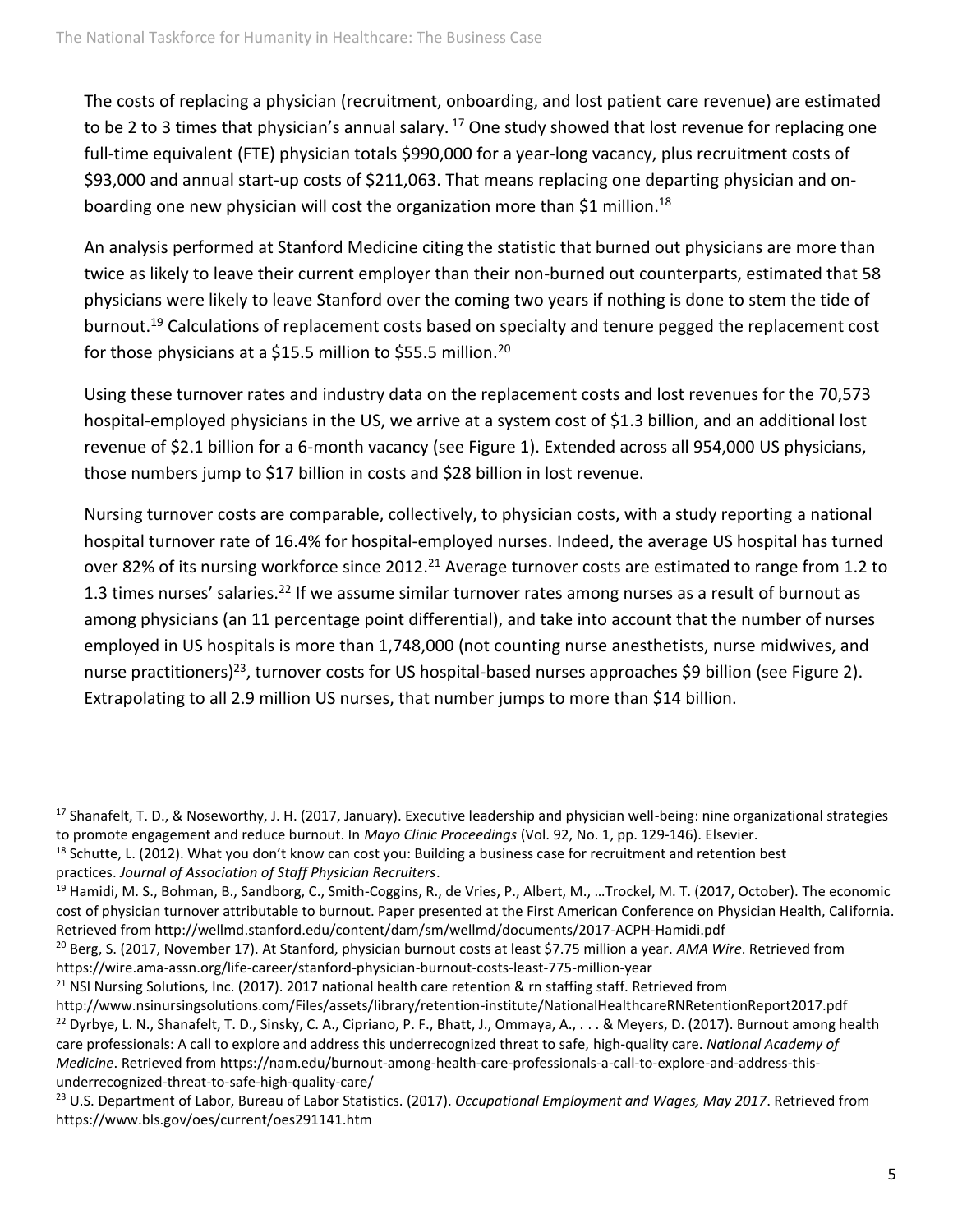## **Figure 1: Estimate of turnover-related cost of burnout among hospital-employed physicians in the US.**



## **Figure 2: Estimate of turnover-related cost of burnout among hospital-employed nurses in the US.**

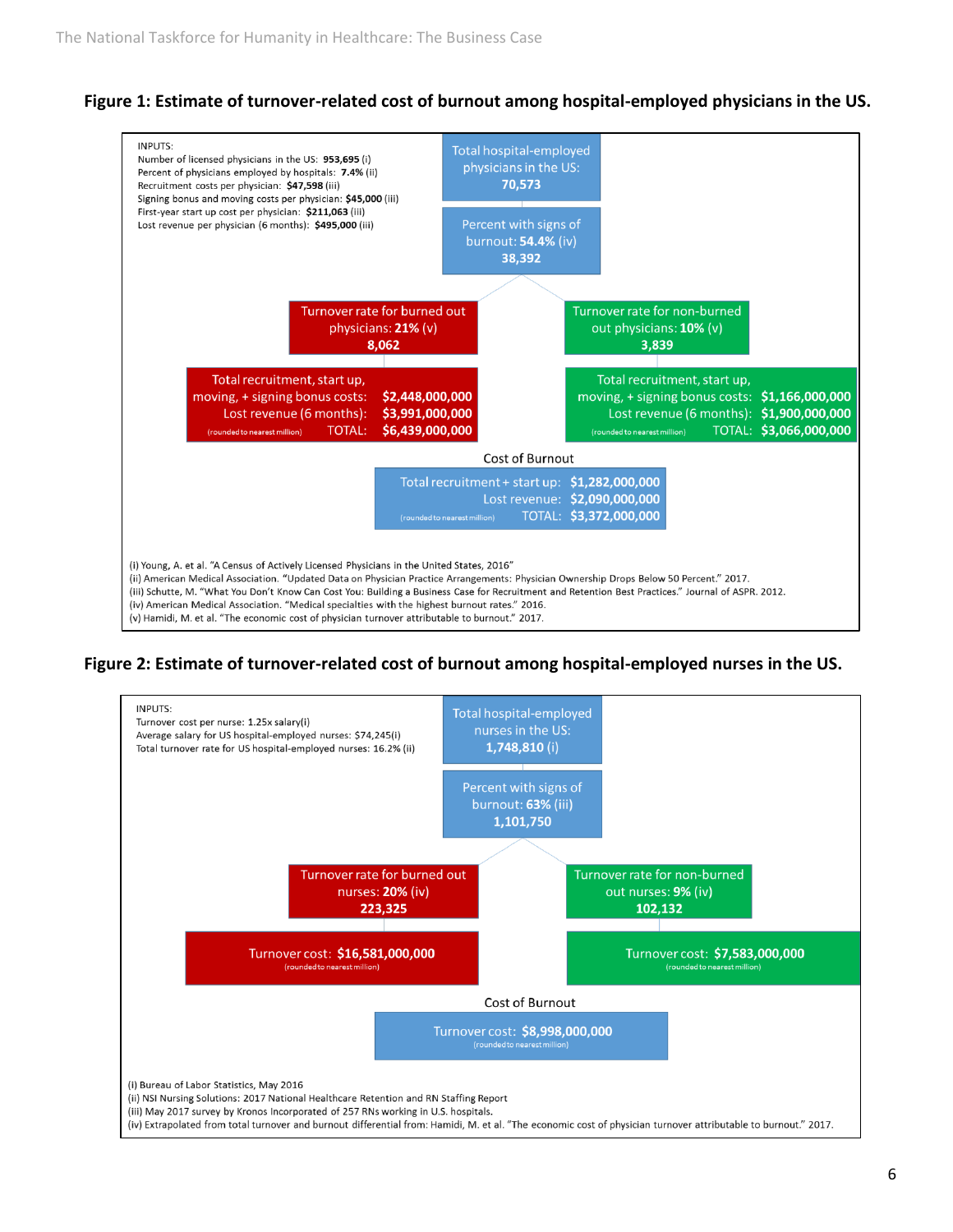#### **Lost reimbursement**

With a potential 2% loss in reimbursements for hospitals that cannot meet specific patient satisfaction and quality outcomes, the link from employee actions to patient experience to financial results could not be more direct. Losses amounting to millions of dollars for many hospitals and systems that receive half or more of their funding from government reimbursement are possible. Put another way, well-being of the clinical workforce is, quite literally, a make-or-break issue for financial sustainability.<sup>24</sup>

When employees believe their organization truly values quality care - and also get the support they need on the job - their patients are more satisfied, employees take less sick time and have fewer on-the-job accidents, and health outcomes are better. <sup>25</sup> This impacts both reimbursement and costs.

#### **VI. Effects on Outcomes**

Studies show that burned out physicians make more referrals and order more tests than necessary, and have patients who are less likely to be compliant with prescribed care plans. Burned out surgeons make more medical errors,<sup>26</sup> and a study of medical residents showed that those with depression made 6.2 times the rate of medication errors as their non-depressed counterparts.<sup>27</sup> Burnout has been linked to malpractice lawsuits, longer post-discharge recovery time,  $^{28}$  and even patient mortality.  $^{29}$  The consequences of physician burnout are significant, and threaten our U.S. health care system, including patient safety, quality of care, and healthcare costs.

Nurses, considered the principal frontline caregivers in the U.S. healthcare system, have tremendous influence over a patient's healthcare experience. Studies have demonstrated that specific characteristics of the nursing workforce directly impact healthcare quality, healthcare outcomes, patient safety, and the safety of the work environment.<sup>30</sup> In a multivariate model controlling for patient severity and nurse and hospital characteristics, only nurse burnout remained significantly associated with urinary tract and surgical site infections.<sup>31</sup>

Compassion fatigue has also been associated with impacts on work quality and nursing retention and turnover. Studies have associated higher levels of compassion fatigue and burnout with lower patient

<sup>27</sup> Fahrenkopf, A. M., Sectish, T. C., Barger, L. K., Sharek, P. J., Lewin, D., Chiang, V. W., ... & Landrigan, C. P. (2008). Rates of medication errors among depressed and burnt out residents: prospective cohort study. *BMJ*, *336*(7642), 488-491.

<sup>28</sup> Halbesleben, J. R., & Rathert, C. (2008). Linking physician burnout and patient outcomes: exploring the dyadic relationship between physicians and patients. *Health Care Management Review*, *33*(1), 29-39.

<sup>24</sup> Sherwood, R. (2013). Employee engagement drives health care quality and financial returns. *Harvard Business Review*. <sup>25</sup> Sherwood, R. (2013). Employee engagement drives health care quality and financial returns. *Harvard Business Review*.  $^{26}$  Shanafelt, T. D., Balch, C. M., Bechamps, G., Russell, T., Dyrbye, L., Satele, D.,  $\ldots$  & Freischlag, J. (2010). Burnout and medical errors among American surgeons. *Annals of Surgery*, *251*(6), 995-1000.

 $^{29}$  The Johnson Foundation's Wingspread Center. (2016). Physician burnout in America: A roadmap for restoring joy and purpose to medicine. Retrieved from http://cdn2.hubspot.net/hubfs/506577/HealingBringsMeJoy\_Final\_Print\_secure.pdf

<sup>30</sup> National Quality Forum. (2004). *National voluntary consensus standards for nursing-sensitive care: An initial performance measure set.* Washington, DC: National Quality Forum

<sup>31</sup> Cimiotti, J. P., Aiken, L. H., Sloane, D. M., & Wu, E. S. (2012). Nurse staffing, burnout, and health care-associated infection. *American Journal of Infection Control*, *40*(6), 486-490.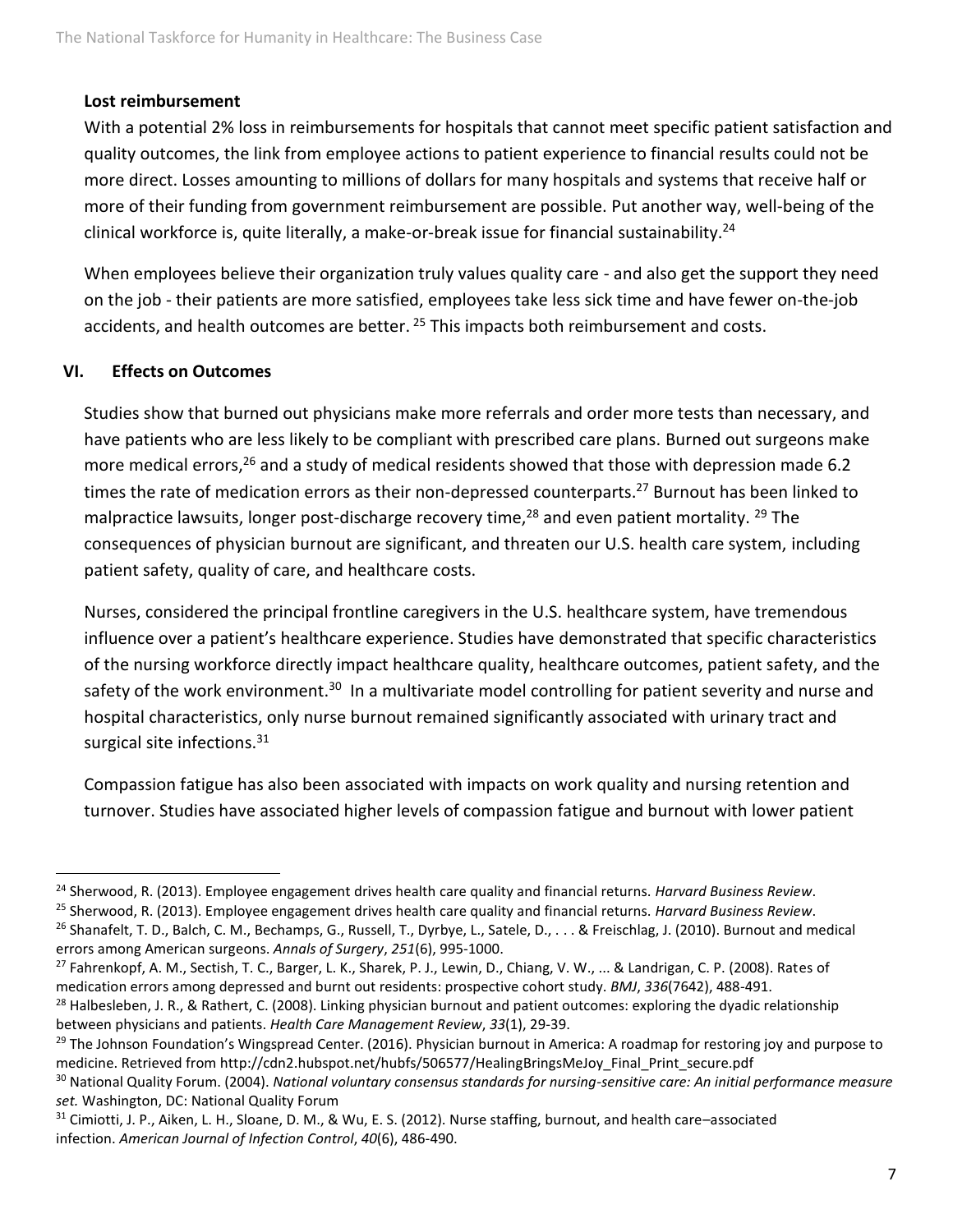satisfaction scores, increased incidence of sharps injuries, higher rates of hospital-acquired infections, decreased nurse productivity, and increased nurse turnover.<sup>32</sup>

## **A NEW PARADIGM: RESTORING RESILIENCE, WELL-BEING, AND JOY TO HEALTHCARE**

Discussions of burnout prevention and resolution typically focus on interventions at the individual level. Prevailing wisdom seems to hold that because burnout manifests in the individual, it is the individual's responsibility to solve, with perhaps some growing acknowledgement that institutional support is necessary. At the Taskforce for Humanity in Healthcare, we believe that burnout is the individual manifestation of a system and culture issue, which requires intervention at the system, team, and individual levels.

Our approach to supporting systems that reduce burnout and promote resilience, well-being, and joy in work stems from a research-based understanding of both the system and individual processes that support resilience, well-being, and joy.

#### **I. Individual Model of Resilience, Well-being, and Joy**

Our conception of individual burnout, and, conversely, of resilience, well-being, and joy in work is informed by three connecting principles:

- $\bullet$  Burnout, at its core, is the impaired ability to experience positive emotion.<sup>33</sup>
- Positive emotions (joy, gratitude, serenity, interest, hope, pride, amusement, awe, love, and inspiration) are tiny engines that recharge us.
- Positive emotions have an 'undoing effect,' creating a well-being impact that far outlasts the immediate experience of the emotion.<sup>34,35</sup>

Individual and team-level interventions that help care team members reinforce and maximize access to positive emotions can be both restorative in cases where burnout already exists, and can augment experiences of resilience, well-being, and joy in work.<sup>36</sup>

## **II. System-Level Model of Resilience, Well-being, and Joy**

Individual and even team-level interventions that maximize access to positive emotions are a necessary,

<sup>32</sup> Smart, D., English, A., James, J., Wilson, M., Daratha, K. B., Childers, B., & Magera, C. (2014). Compassion fatigue and satisfaction: A cross‐sectional survey among US healthcare workers. *Nursing & Health Sciences*, *16*(1), 3-10.

<sup>33</sup> Definition courtesy of J. Bryan Sexton, PhD, MA associate professor and director of the Patient Safety Center for the Duke University Health System.

<sup>34</sup> Danner, D. D., Snowdon, D. A., & Friesen, W. V. (2001). Positive emotions in early life and longevity: findings from the nun study. *Journal of Personality and Social Psychology*, *80*(5), 804.

<sup>35</sup> Fredrickson, B. L., Mancuso, R. A., Branigan, C., & Tugade, M. M. (2000). The undoing effect of positive emotions. *Motivation and Emotion*, *24*(4), 237-258.

<sup>36</sup> Tuma, R. S. (2017, October 23). Simple tool shows lasting reduction in burnout. *Medscape*. Retrieved from https://www.medscape.com/viewarticle/887432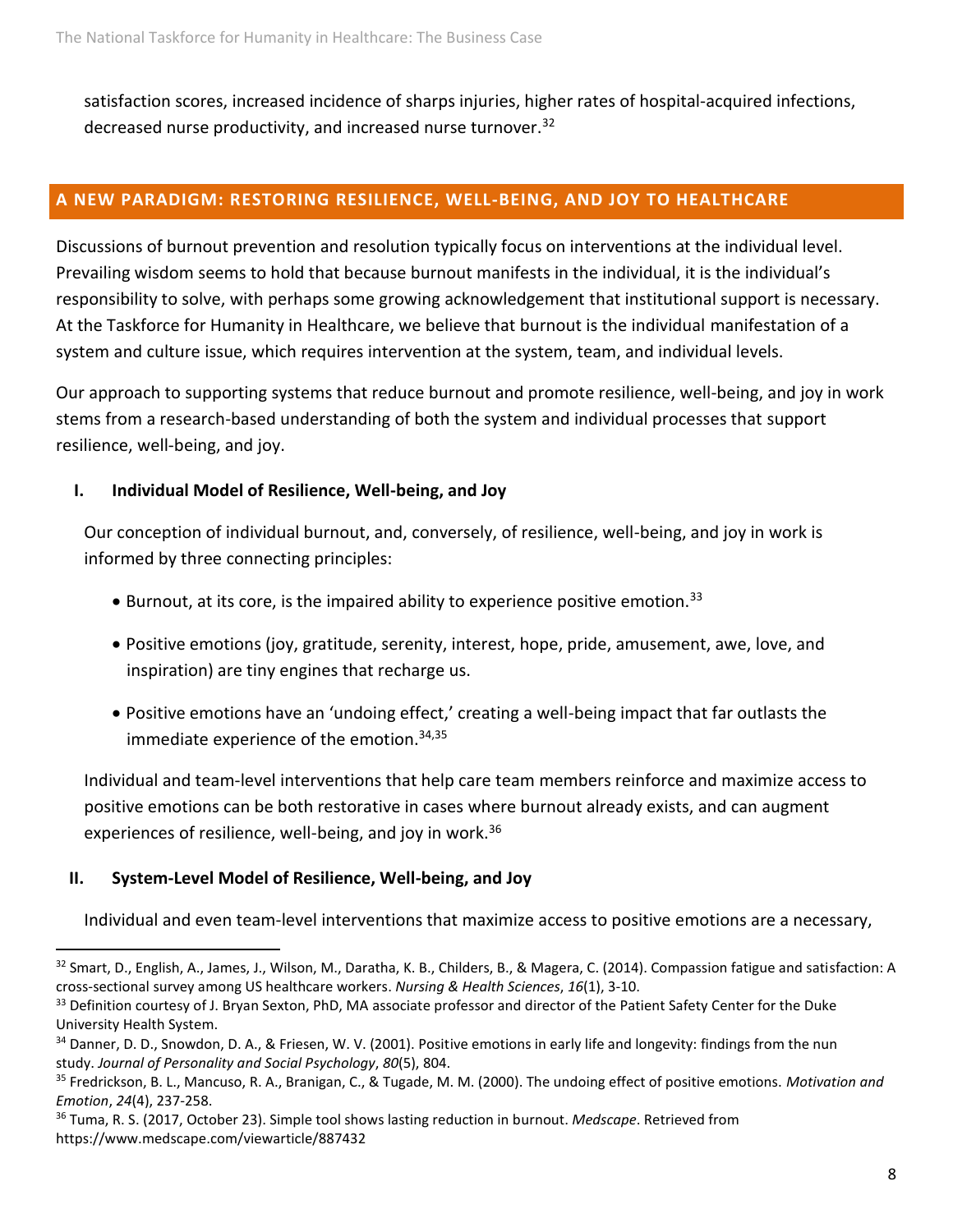but not sufficient condition to prevent burnout and restore humanity to healthcare. Health systems and system leaders shape the environment, processes, technologies, and cultures with and within which care team members practice. They create a crucial context that shapes how care team members work, what resources they have access to, and what attitudes predominate. System leaders, therefore, play a critical role in supporting the three core elements of a system strategy for resilience, well-being, and joy:<sup>37</sup>

- **Help team members overcome the inherent trauma of providing care.** Care team members interact with patients and families at their most vulnerable moments in life. While this can be extremely rewarding, it can also create an emotional strain. And while the science of medicine advances every day, care team members still make life and death decisions based on imperfect information – and must live with the consequences. Because the culture of medicine has historically prized stoicism, leaders need to build cultures that give permission to maximize care team members' access to positive emotions to help them recover from emotional setbacks and renew emotional resources.
- **Minimize the unnecessary trauma of poor systems.** Care team members live at the sharp end of decisions regarding technology, process design, and even leadership skills development. System leaders have to balance competing priorities and comply with regulations, but they also have an obligation to make sure investments and change processes foster solutions that support team members' resilience, well-being, and joy in work—not just traditional measures of healthcare business performance. To achieve this, organizations must use "metrics of well-being (or humanity)" pre and post deployment of technologies and process improvements to assess whether they added to or eased the burden of being a clinician. Organizations also must proactively observe what systemlevel processes produce hassles or joys.<sup>38</sup> Measurement is particularly important when introducing a new technology or process into an environment. Before and after measurements, as for clinical interventions, are essential to understand the true impact of these changes.
- **Connect to purpose and joy.** Providing care is inherently meaningful work, and most healthcare professionals are drawn to their work as a calling. Still, it's important to explicitly identify and express meaning and value in work to keep the wellspring of purpose and meaning replenished through access to positive emotions. Regardless of the real impact of their work, care team members benefit from reminders and celebrations of purpose and joy to stop necessary but tedious tasks from overshadowing the value of their contribution, and to prevent "routine" work from losing its connection to meaning.



<sup>37</sup> Abrahams, A., Boehm, L. (2017). In pursuit of resilience, well-being, and joy. *Experience Innovation Network, part of Vocera*. <sup>38</sup> Boehm, L. & Purdy, A. (2016). *Human Experience at the Forefront: Elevating Resilience, Well-being, and Joy in Healthcare*. Retrieved from Experience Innovation Network Website: https://www.vocera.com/resource/human-experience-forefront-elevatingresilience-well-being-and-joy-healthcare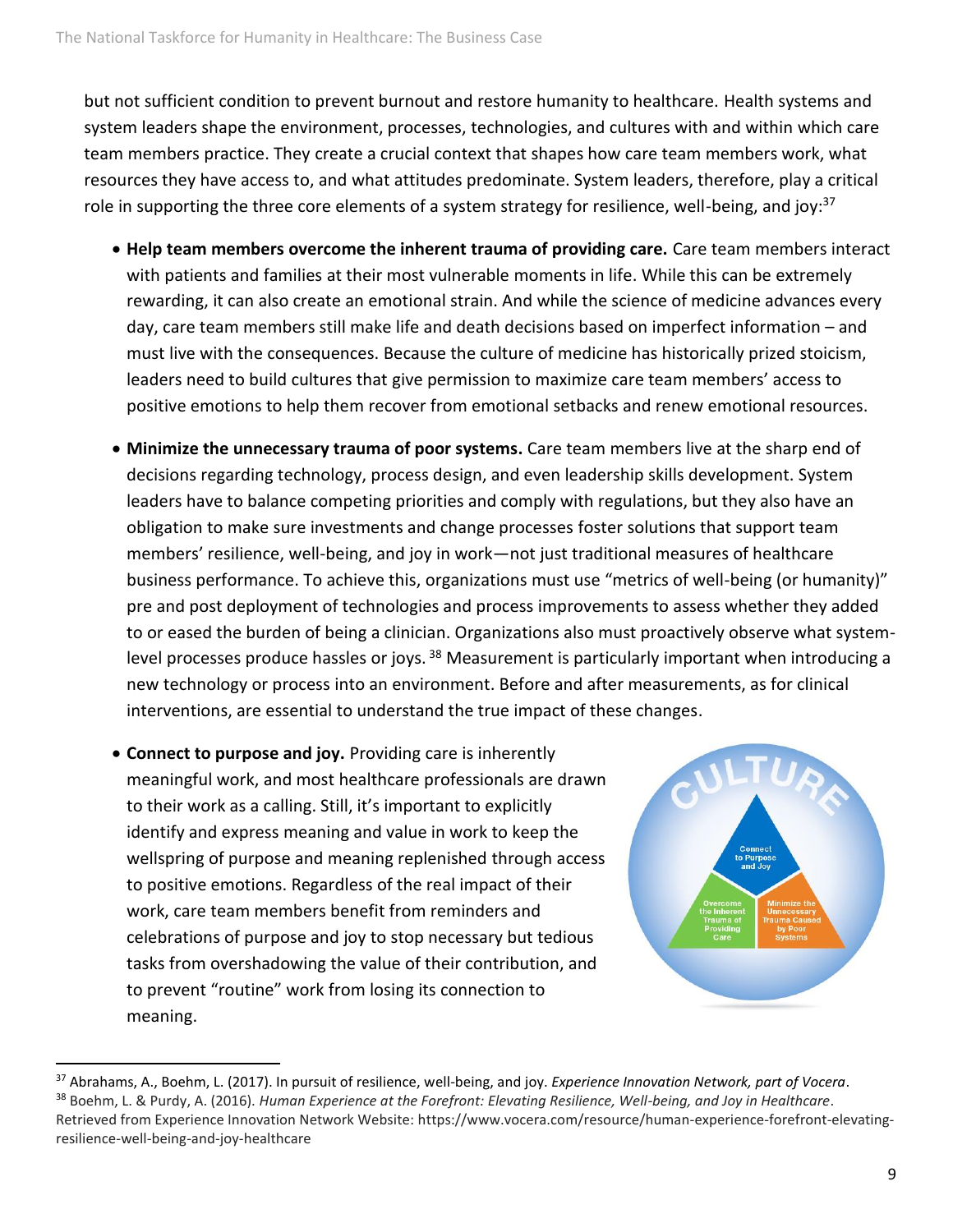Given these models of individual and system-level resilience, well-being, and joy, the NTH proposes a threepronged approach to resolving the burnout crisis in healthcare:

- **1. Change the dialog around burnout** from one that sees burnout as a psychological failing to acknowledgement of a system in distress. Through this dialog, shift the aim from burnout prevention to creation of a system that supports resilience, well-being, and joy.
- **2. Adopt a metric for humanity** that focuses less on deficit measurement (burnout), and more on understanding the causes and consequences of emotional thriving and emotional resilience. Apply this metric broadly to all systems as a gauge of quality, leadership competence, and effectiveness of all change initiatives.
- **3. Create a blueprint for change** that supports a systematic shift in culture towards a human-centered care system. Change must occur at the executive, team, and individual levels of organizations, and cascade across all decisions related to people, processes, and technology.

## **CONCLUSION**

Burnout is not a new phenomenon in healthcare, but its rising prevalence indicates a system in crisis. The consequences of this crisis are not only important to the individual doctors, nurses, and other care team members on the front lines of delivery systems, but also to the quality of care delivered to patients and their loved ones. All of these impacts inform the economic stability of our care systems and the broader economy.

The healthcare system is at a critical crossroads. Just as patient care is shifting from a model of disease treatment and "sick care" to one of prevention and population management, so too must the system shift its approach to the emotional, physical, and spiritual well-being of healthcare team members. The new model must aim not merely at burnout prevention, but also at supporting the emotional thriving and emotional resilience of team members through human-centered leadership, creating a positive culture, and implementing processes and technology that enable care team members to achieve their highest healing potential.